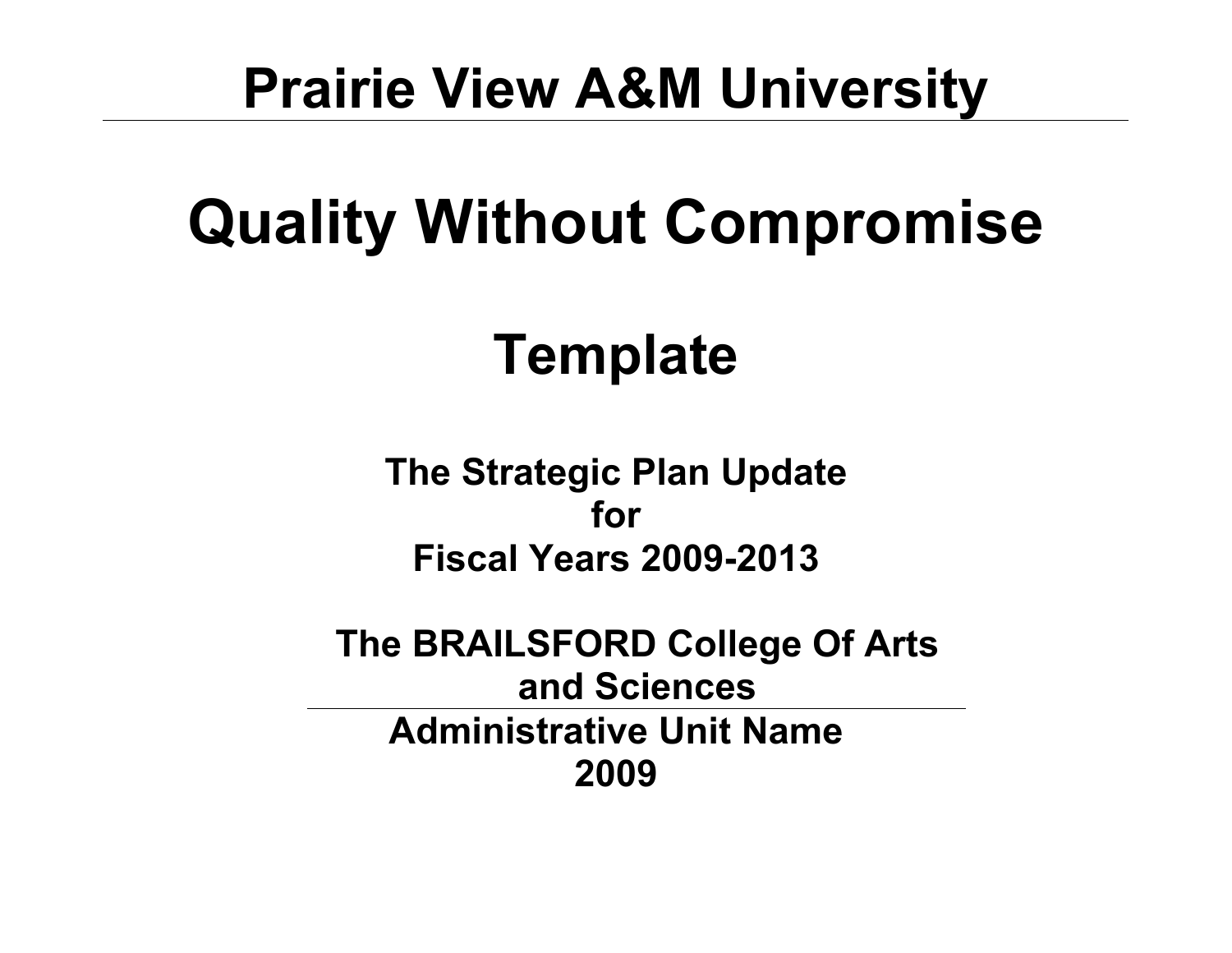#### A. **Executive Summary**

The Brailsford College of Arts and Sciences is committed to offering high quality educational opportunities to all students. Since Summer 2001 the College has developed three strategic goals to enhance its instructional and research programs, increase enrollment, and integrate technology and communication skills in the curriculum. All individual departments with the help of faculty have developed action plans to accomplish these goals. The College's main priority has been to increase the quality of its instructional programs. To that end it has implemented significant changes, such as increased the number of faculty with terminal degrees, increased the academic expectations of students, and assessed and updated all degree programs.

 In keeping with the University's mission of insuring access to under-served populations, the College continues to actively recruit and mentor prospective students. The highly qualified faculty's capacity to perform research is hindered by the heavy teaching loads and inadequate funding for faculty development. The University's policy of admitting a high percentage of provisional students is also having a negative impact on the quality of all its degree programs.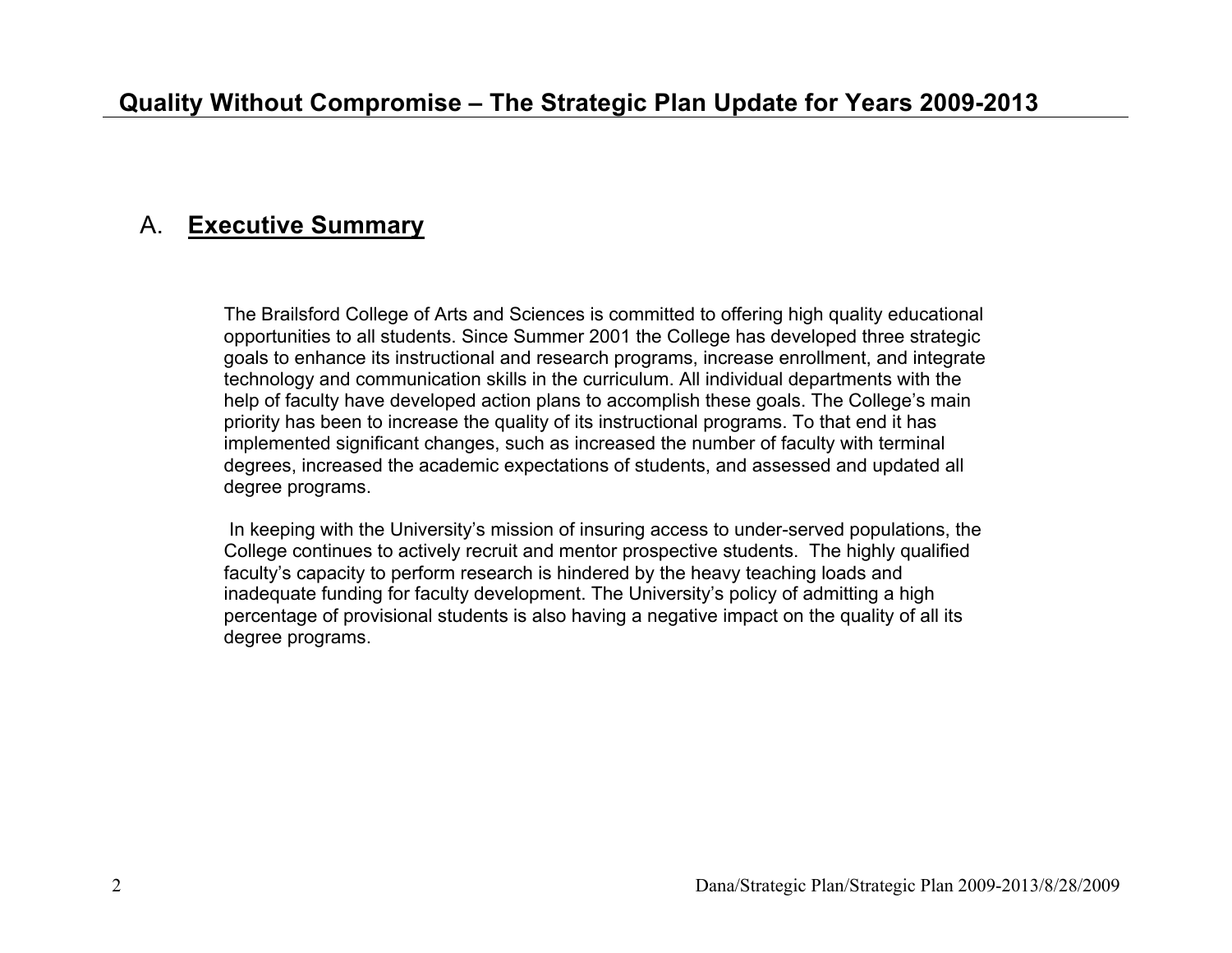#### B. **Vision of the Unit**

The Brailsford College of Arts and Sciences will be characterized by its high quality liberal arts and science curriculum to meet the needs of all students at the university. It will equip students with problem solving, critical thinking, and communication skills, which will enable them to address and provide solutions to the issues facing Texas and the nation.

#### C. **Mission of the Brailsford College of Arts and Sciences**

The College of Arts and Sciences is committed to serving all students through academic programs aimed at developing creative thinking, critical analysis, problem solving, and communication skills that are fundamental to intellectual development and professional success. Equally important is the College's commitment to developing students' ethical and civic standards. The College strives to integrate teaching and research in the context of interdisciplinary learning through individual attention to students, innovative strategies of teaching, effective use of technology, and the promotion of economic development, partnerships, and cultural pursuits. An innovative and responsive spirit guides the College, balancing access and quality with efficiency, diversity, and a commitment to partnerships with local and global communities.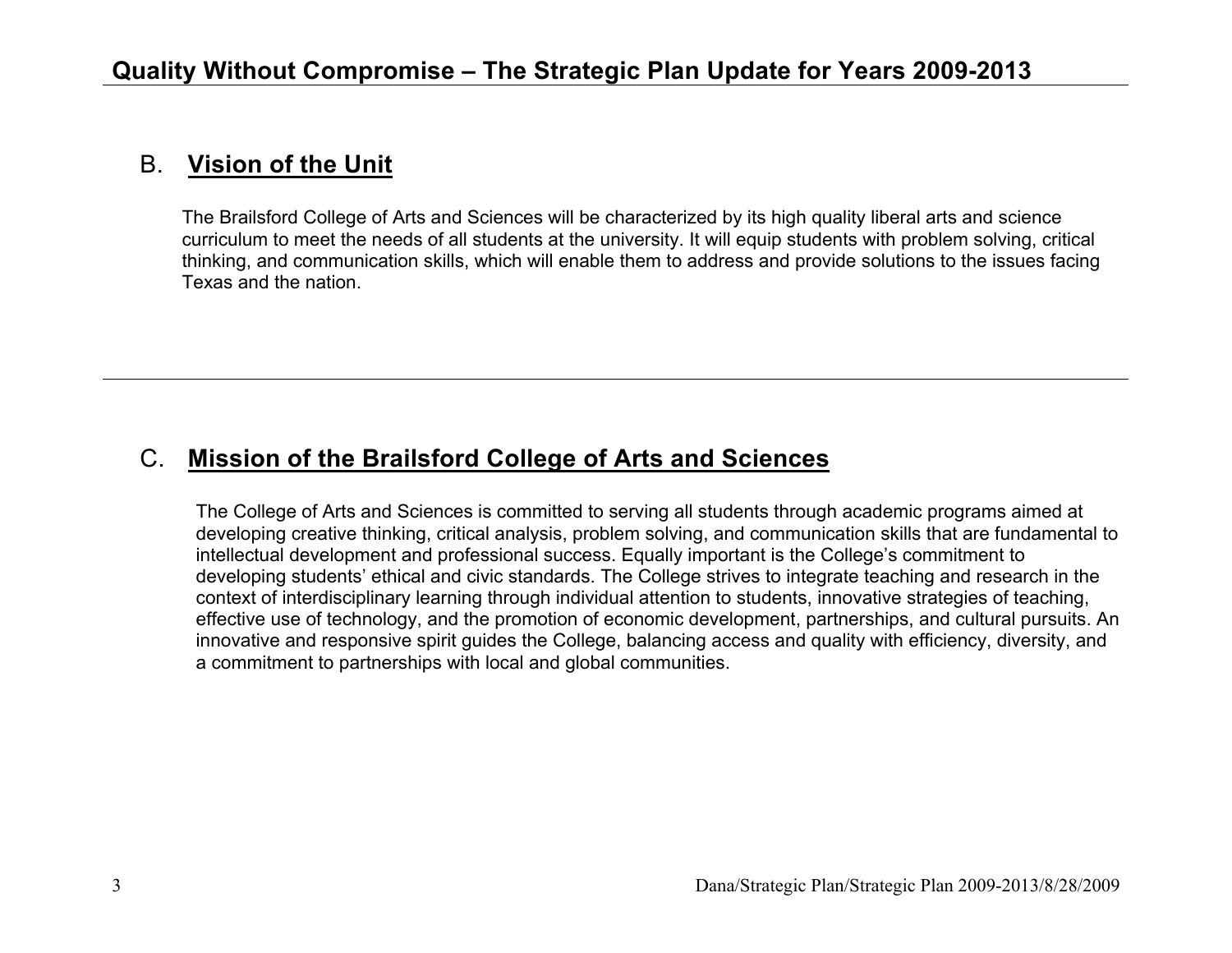### D. **Relationship of the Unit's Mission to the University's Mission**

The College's departments and programs are aligned with the university's three fold mission of Teaching, Research, and Service. The College goals are carefully crafted to meet PVAMU's long term strategic plans and its core mission.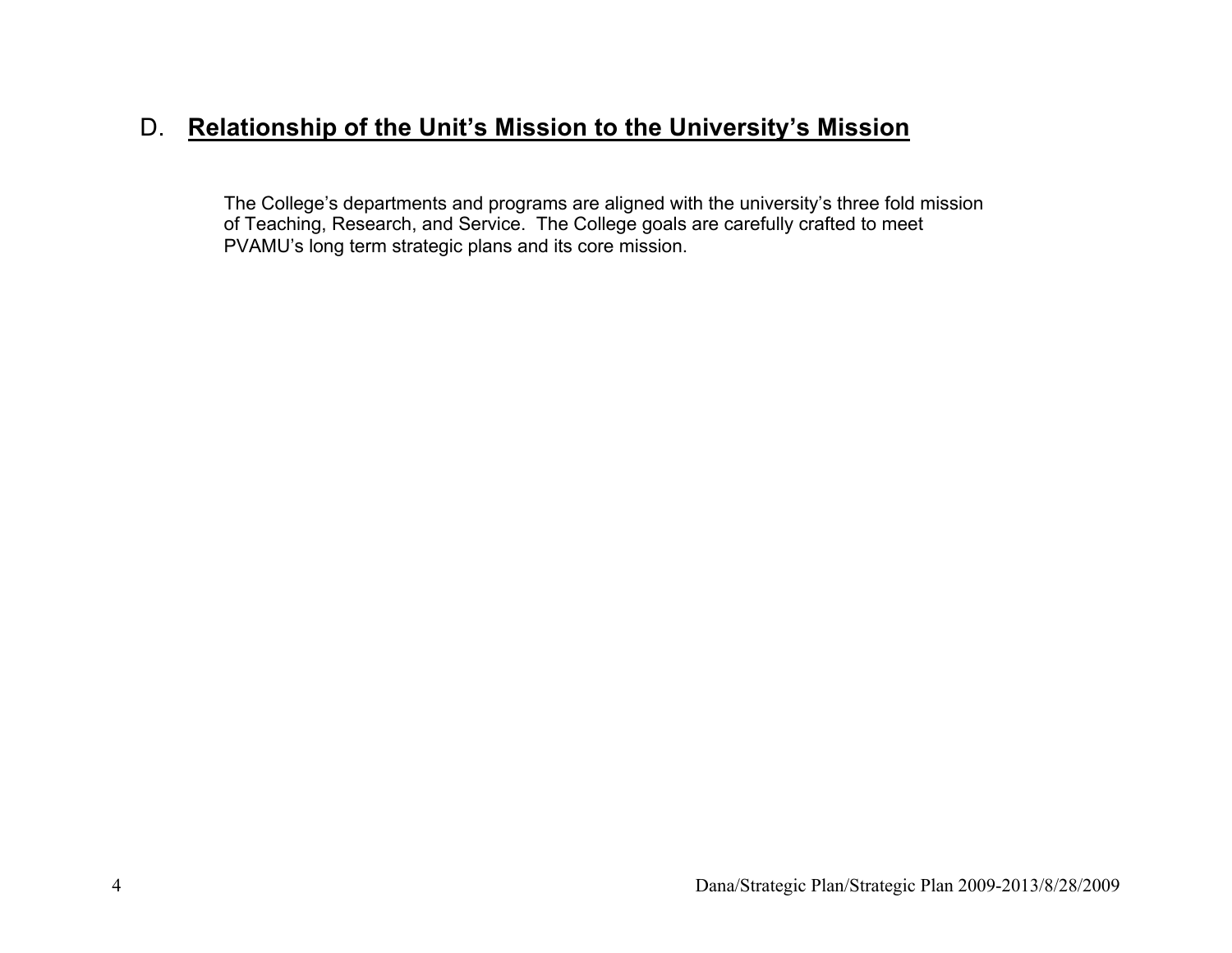### **Quality Without Compromise – The Strategic Plan Update for Years 2009-2013**

#### E. **Current Organizational Structure**



6/29/2009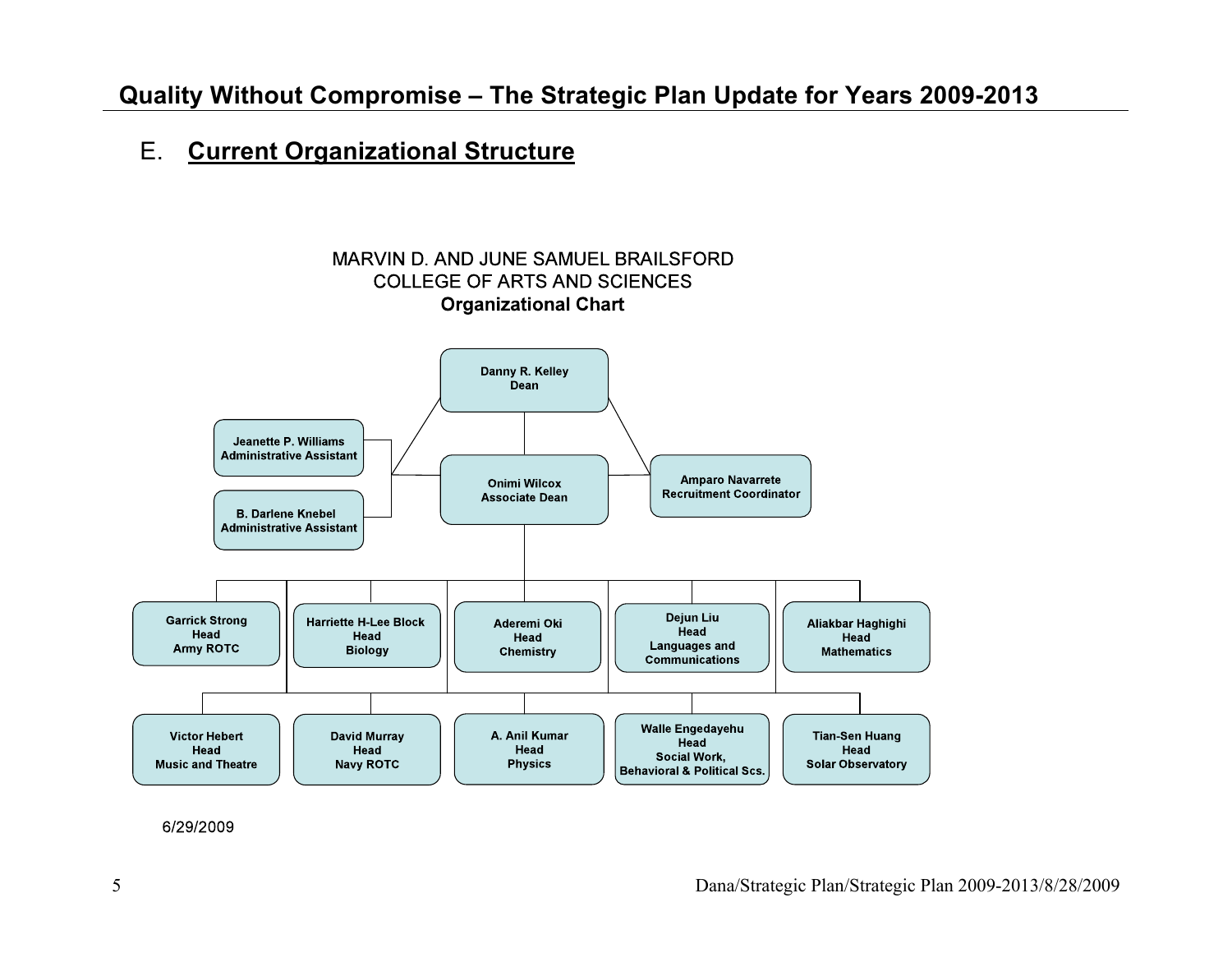## **Quality Without Compromise – The Strategic Plan Update for Years 2009-2013**

### F. **Unit's Support of the University's Core Values**

Narrative that certifies commitment to the entire set of core values, addresses their appropriateness to fulfilling the University's aim to educate the total student and illustrates the values that are most salient for the unit because of the nature of that unit's functions.

| <b>Institutional Core Values</b>   | <b>College's Support of Core Values</b>                                                                                                                                                                                                                                                                                                 |
|------------------------------------|-----------------------------------------------------------------------------------------------------------------------------------------------------------------------------------------------------------------------------------------------------------------------------------------------------------------------------------------|
|                                    |                                                                                                                                                                                                                                                                                                                                         |
| 1. Access and Quality              | 1. Access and Quality<br>The Brailsford College of Arts and Sciences is committed<br>to providing equal and quality educational opportunities to                                                                                                                                                                                        |
| <b>Diversity</b><br>2.             | all groups of students irrespective of their socio-economic<br>status. The college prepares students for success in a<br>diverse global economic market for pursuit of excellence in                                                                                                                                                    |
| Relevance<br>3.                    | their chosen disciplines.                                                                                                                                                                                                                                                                                                               |
| Leadership<br>4.                   | 2. Diversity<br>In keeping with the University's mission of serving the<br>underserved, the college demonstrated its commitment by<br>recruiting and retaining a diverse body of students, faculty                                                                                                                                      |
| <b>Social Responsibility</b><br>5. | and staff regardless of ethnicity, race, creed, gender,<br>nationality, or socioeconomic status.                                                                                                                                                                                                                                        |
| Accountability<br>6.               | 3. Relevance<br>The college houses most of the university's core courses<br>and as such is charged with providing the liberal arts<br>foundation for all PVAMU students. All academic units in<br>the college prepare and produce students who are<br>technologically savvy and poised to meet the challenges of<br>the global economy. |
|                                    |                                                                                                                                                                                                                                                                                                                                         |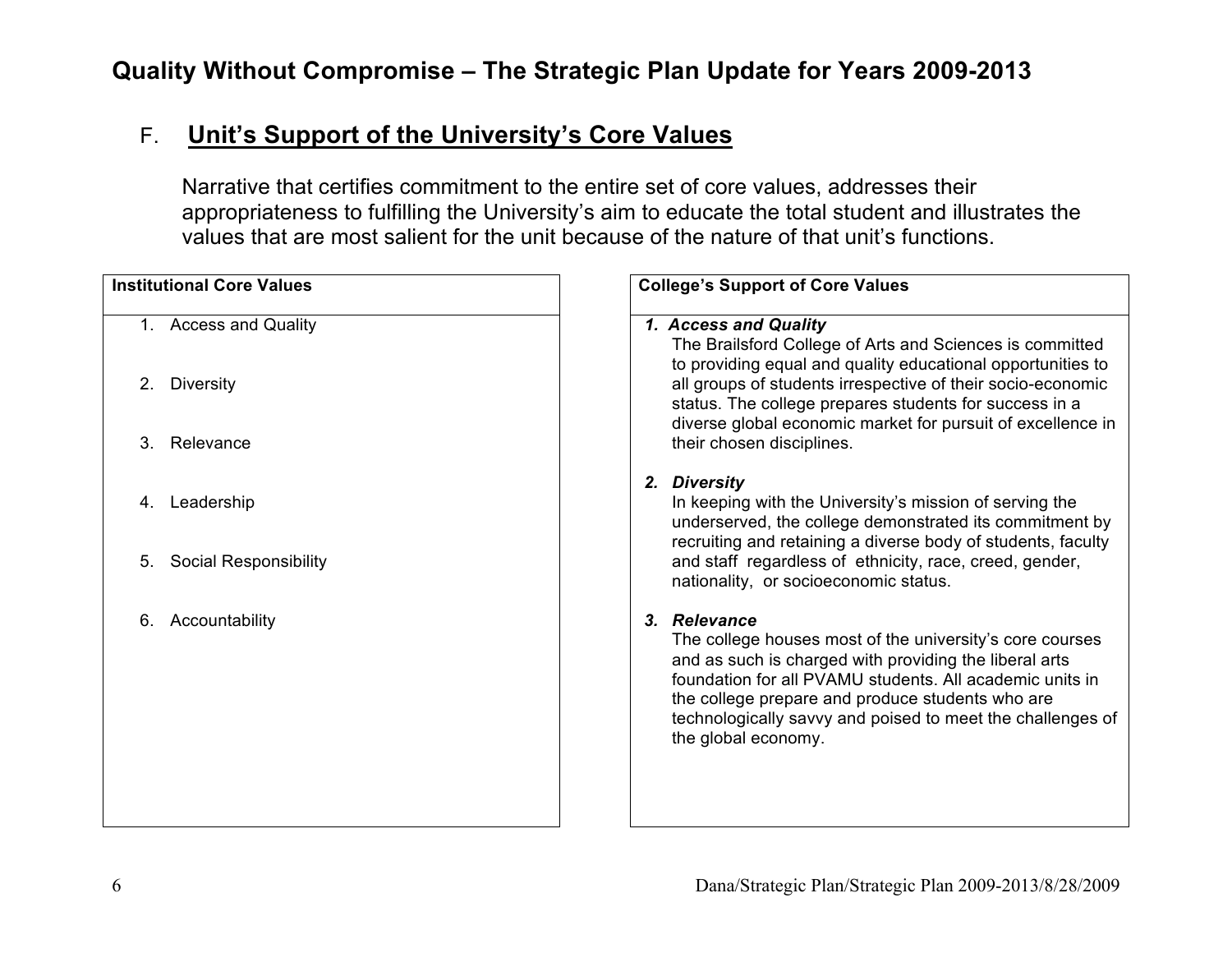#### **College's Support of Core Values**

#### *4. Leadership*

The college fosters an environment that inspires and challenges students, faculty, and staff to succeed and instills a sense of accomplishment in them.

#### *5. Social Responsibility*

The college is dedicated to creating and fostering not just an academic, but a learning environment in which students' develop social and civic responsibility and engage in meaningful practices that prepare them to live and function as good citizens and stewards both locally and globally.

#### *6. Accountability*

The Brailsford College of Arts and Sciences supports operational and strategic planning at all institutional levels and provides transparent assessment and management methods. The college Abides by and upholds all university and TAMUS policies.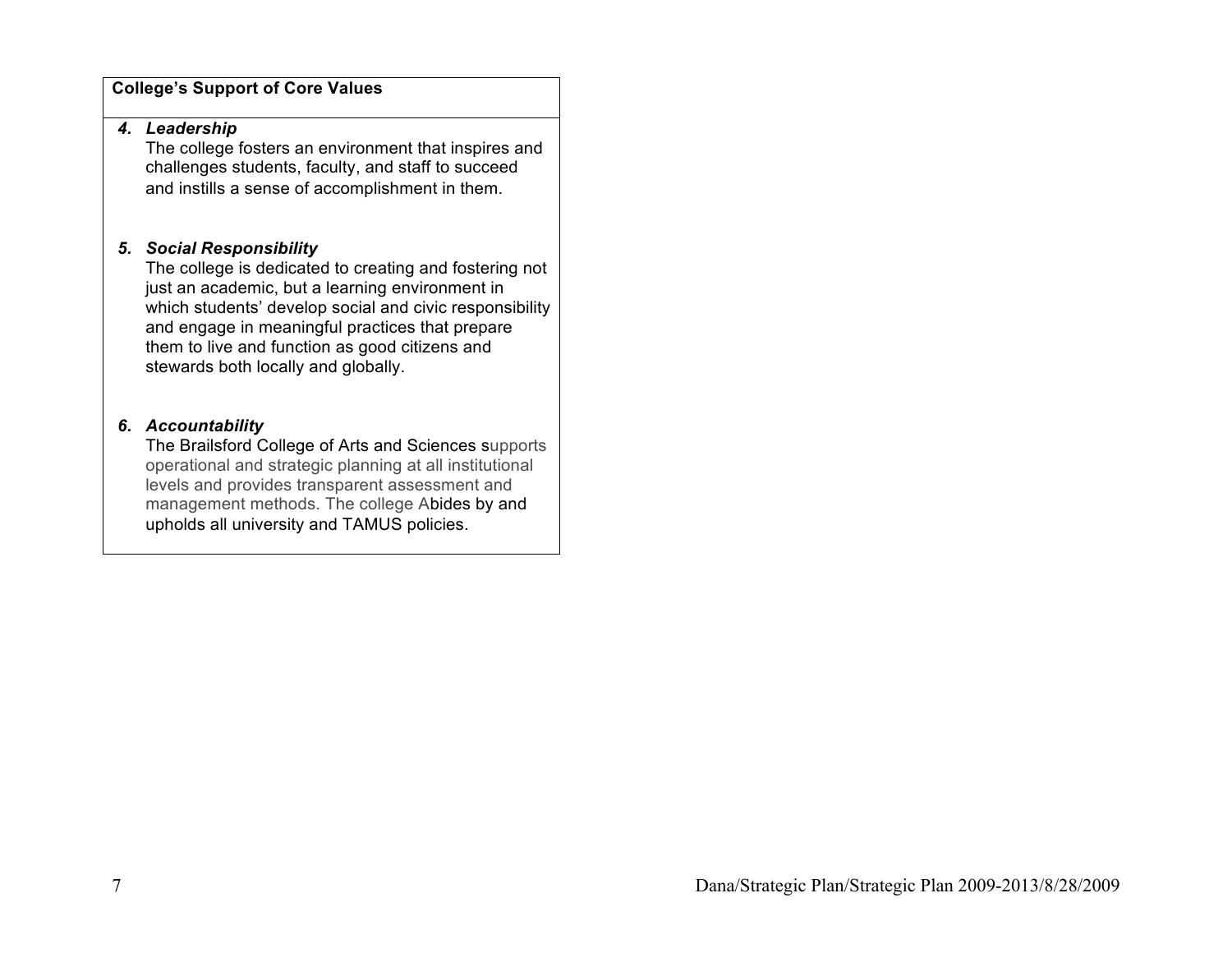**G-1. The Past: Major Outcome Achievements and Changes Since 2004 (ALL UNITS)** 

 **\*NOTE: Academic Units should Exclude courses and Degree Program Outcomes Reported on Forms A-1)** 

**University Goal #\_\_\_\_1\_\_\_\_ (see Goal List)**

| <b>College Goal #1</b>                                                                                                            | <b>Objectives/Outcomes</b>                                                                                                                                                                                                                                                                      | <b>Methods of</b><br><b>Assessment</b><br>and year                                                                                                                                                                                                     | <b>Evidence</b><br>(Form and Location)                                                                                                                                                                                                      | Outcome to be<br>continued in<br>2009-2013<br>Cycle<br>Y=Yes<br>$N = No$ |
|-----------------------------------------------------------------------------------------------------------------------------------|-------------------------------------------------------------------------------------------------------------------------------------------------------------------------------------------------------------------------------------------------------------------------------------------------|--------------------------------------------------------------------------------------------------------------------------------------------------------------------------------------------------------------------------------------------------------|---------------------------------------------------------------------------------------------------------------------------------------------------------------------------------------------------------------------------------------------|--------------------------------------------------------------------------|
| Enhance the quality<br>of all instructional<br>and research<br>programs, and<br>increase the quantity<br>of research<br>programs. | Implemented common<br>course syllabi with<br>common exams in<br>selected core courses<br>In an effort to align the<br>curricula and make it more<br>relevant, new courses,<br>new tracks, and new<br>minors were approved in<br>all of the college's<br>undergraduate and<br>graduate programs. | Review of syllabi<br>from comparable<br>institutions.<br><b>Ongoing Annual</b><br>program reviews<br>since 2004<br>Based on NASM<br>criteria, proposed<br>curriculum changes<br>to UAC were<br>approved.<br>The inventory of<br>technology, facilities | - Office of the Dean,<br>- Office of the Registrar,<br>- Office for Academic<br><b>Affairs</b><br>- Headquarters for the<br>National Association of<br><b>Schools of Music</b><br>- Minutes of meetings<br>- University Academic<br>Council | Y                                                                        |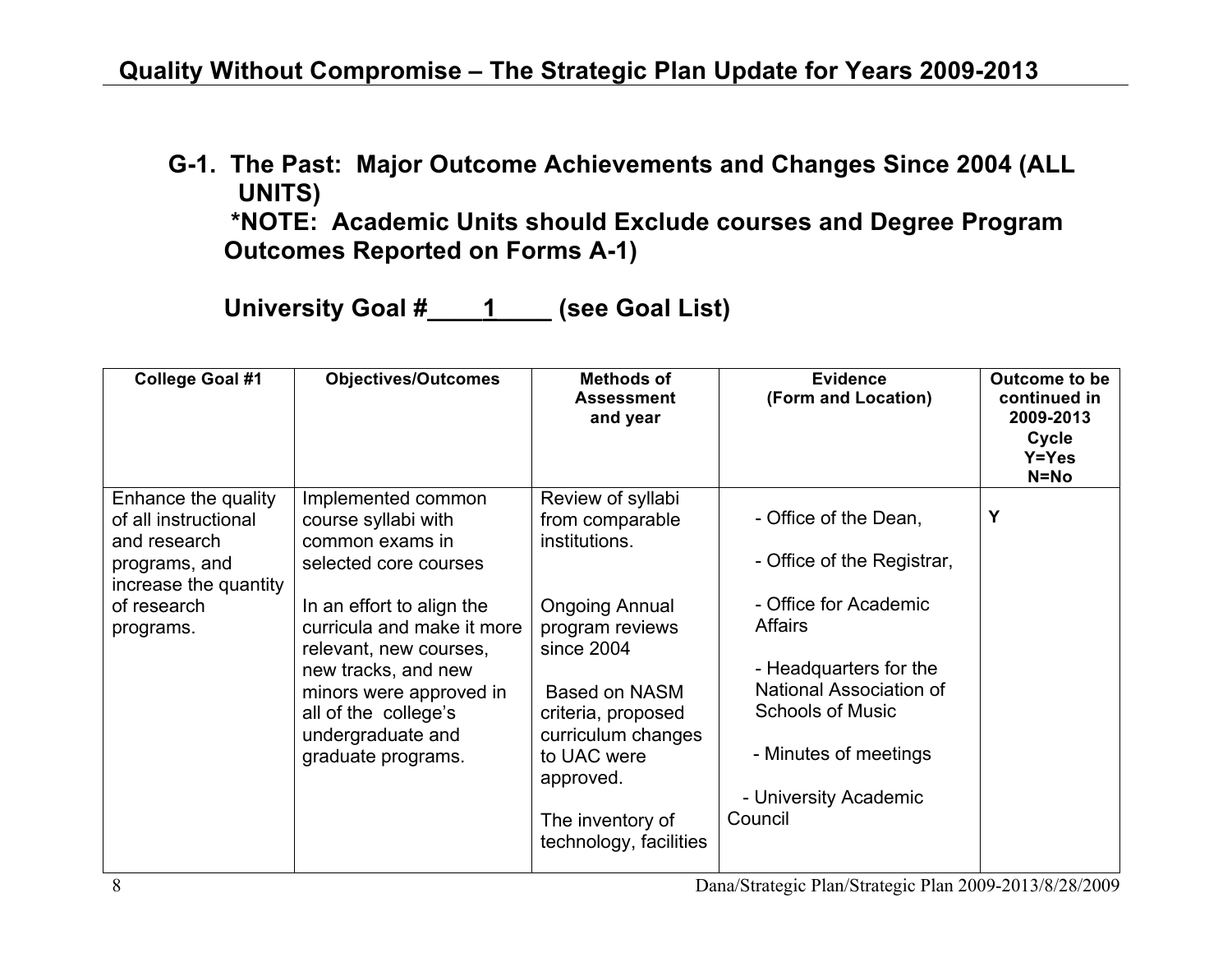| <b>College Goal #1</b><br>(continued) | <b>Objectives/Outcomes</b>                                                                                                                                                                                                                                                                                                                                                                                                                                                              | <b>Methods of</b><br><b>Assessment</b><br>and year                                                                                                                                                                                              | <b>Evidence</b><br>(Form and Location)                                                                                                                                                                                                                                                                                    | Outcome to be<br>continued in<br>2009-2013<br>Cycle<br>Y=Yes<br>$N = No$ |
|---------------------------------------|-----------------------------------------------------------------------------------------------------------------------------------------------------------------------------------------------------------------------------------------------------------------------------------------------------------------------------------------------------------------------------------------------------------------------------------------------------------------------------------------|-------------------------------------------------------------------------------------------------------------------------------------------------------------------------------------------------------------------------------------------------|---------------------------------------------------------------------------------------------------------------------------------------------------------------------------------------------------------------------------------------------------------------------------------------------------------------------------|--------------------------------------------------------------------------|
|                                       | Applied for the re-affirmation of<br>accreditation of the Social Work<br>program<br>The College increased the<br>number of faculty with terminal<br>degrees from 68% to almost<br>100% over the last four years<br>• Strengthened faculty<br>evaluation process: Developed<br>a new College Tenure and<br>Promotion manual, Revised the<br>annual faculty evaluation<br>instrument, and Implemented<br>peer reviews.<br>• There is an increase in the<br>number of faculty publications | and equipment needs<br>were surveyed and<br>determined to be<br>insufficient to satisfy<br>accrediting guidelines.<br>Assessment of<br>additional faculty<br>personnel was made<br>based upon course<br>offerings and<br>determined inadequate. | Documents housed in the<br>respective departments.<br><b>True Outcomes</b><br>Assessment Plans in Dept. Head's<br>and coordinators' offices.<br>The Office of Sponsored Research<br>SOWK accreditation housed in the<br>Division's Office.<br>University Catalog (electronic and<br>hard copy).<br>http://pvamu.edu/pages |                                                                          |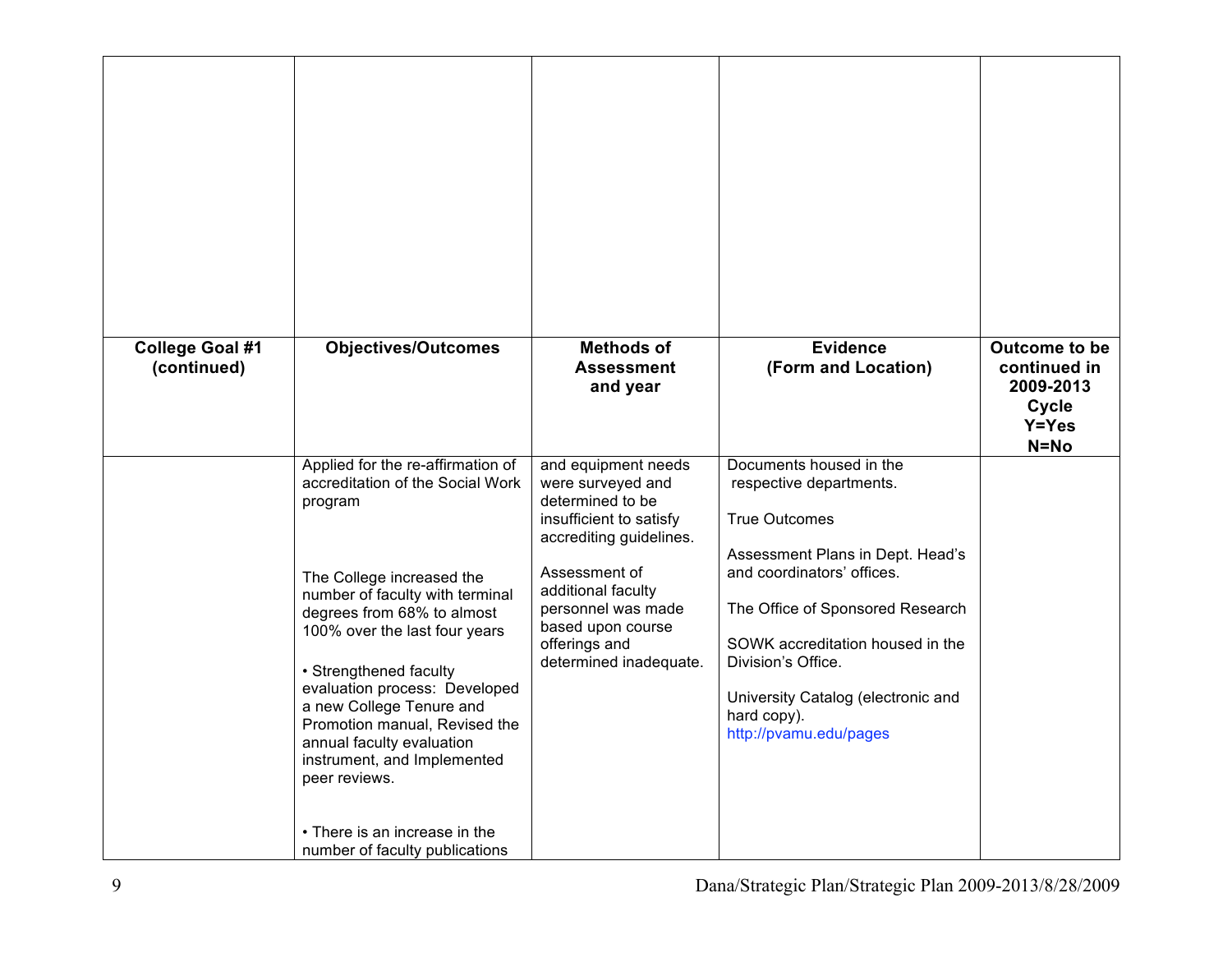| and a dramatic increase in the<br>number of research proposals<br>and presentations. |  |  |
|--------------------------------------------------------------------------------------|--|--|
|                                                                                      |  |  |
|                                                                                      |  |  |
|                                                                                      |  |  |
|                                                                                      |  |  |
|                                                                                      |  |  |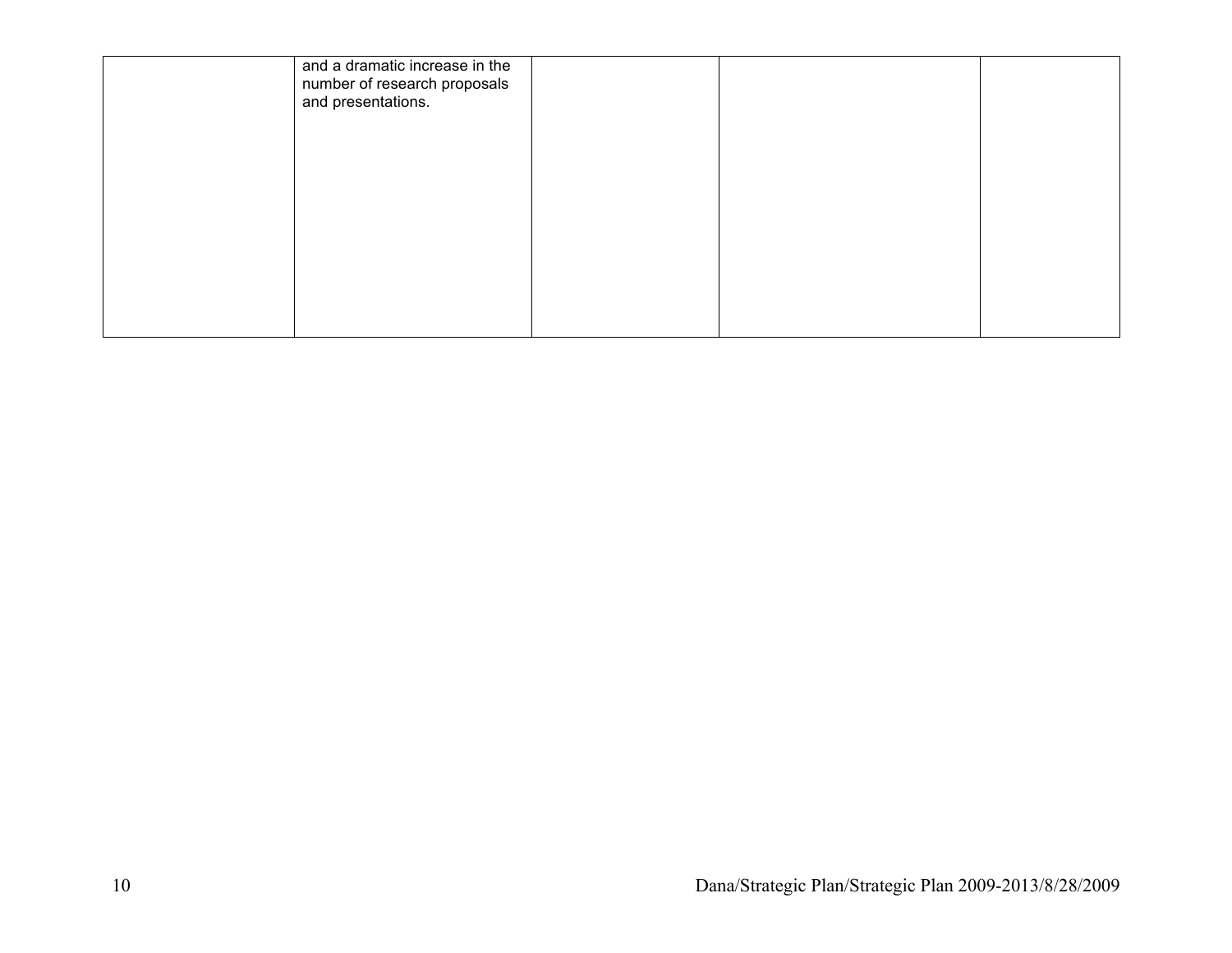### **\*For Academic Program Student Learning Outcomes see G-1-1 and G-1-2. \*Reproduce this sheet as needed for each applicable Goal**

## University Goal #\_\_\_\_2\_\_\_

| <b>College Goal #2</b>                                                            | Objectives/Outcomes                                                                                                                                                                                                                                                                                                                                                              | Methods of<br>Assessment<br>and Year                                                                                                                           | <b>Evidence</b><br>(Form and Location)                                                                                                                                                                                                                                                                                                                                             | Outcome to be<br>continued in<br>2009-2013 Cycle<br>Y=Yes<br>N=No |
|-----------------------------------------------------------------------------------|----------------------------------------------------------------------------------------------------------------------------------------------------------------------------------------------------------------------------------------------------------------------------------------------------------------------------------------------------------------------------------|----------------------------------------------------------------------------------------------------------------------------------------------------------------|------------------------------------------------------------------------------------------------------------------------------------------------------------------------------------------------------------------------------------------------------------------------------------------------------------------------------------------------------------------------------------|-------------------------------------------------------------------|
| Increase enrollment<br>in the College of Arts<br>and Sciences by<br>10% per year. | · Significant improvements<br>in academic advisement:<br>Insured that every major has<br>an advisor; Developed<br>degree plans for every major<br>Faculty members are aware<br>of the appropriate degree<br>program requirements<br>Increase faculty outreach<br>efforts in recruitments at area<br>high schools and community<br>colleges. Collaborations with<br>area schools. | <b>Matriculation</b><br>rates (2004-<br>2008)<br>Enrollment for<br>programs (2004<br>$-2008$<br>High school<br>visits and<br>collaborations<br>$(2004 - 2008)$ | <b>Office of Enrollment Management</b><br>Registrar's records<br><b>Institution Review</b><br>Minutes of meetings<br>Science Laboratories in the E.E.<br>O'Banion New science building.<br><b>Computer Laboratories in Every</b><br>department.<br>Minutes of meetings<br>Office of Sponsored Programs<br>files<br>Office of Distance Education and<br>college department offices. | Y                                                                 |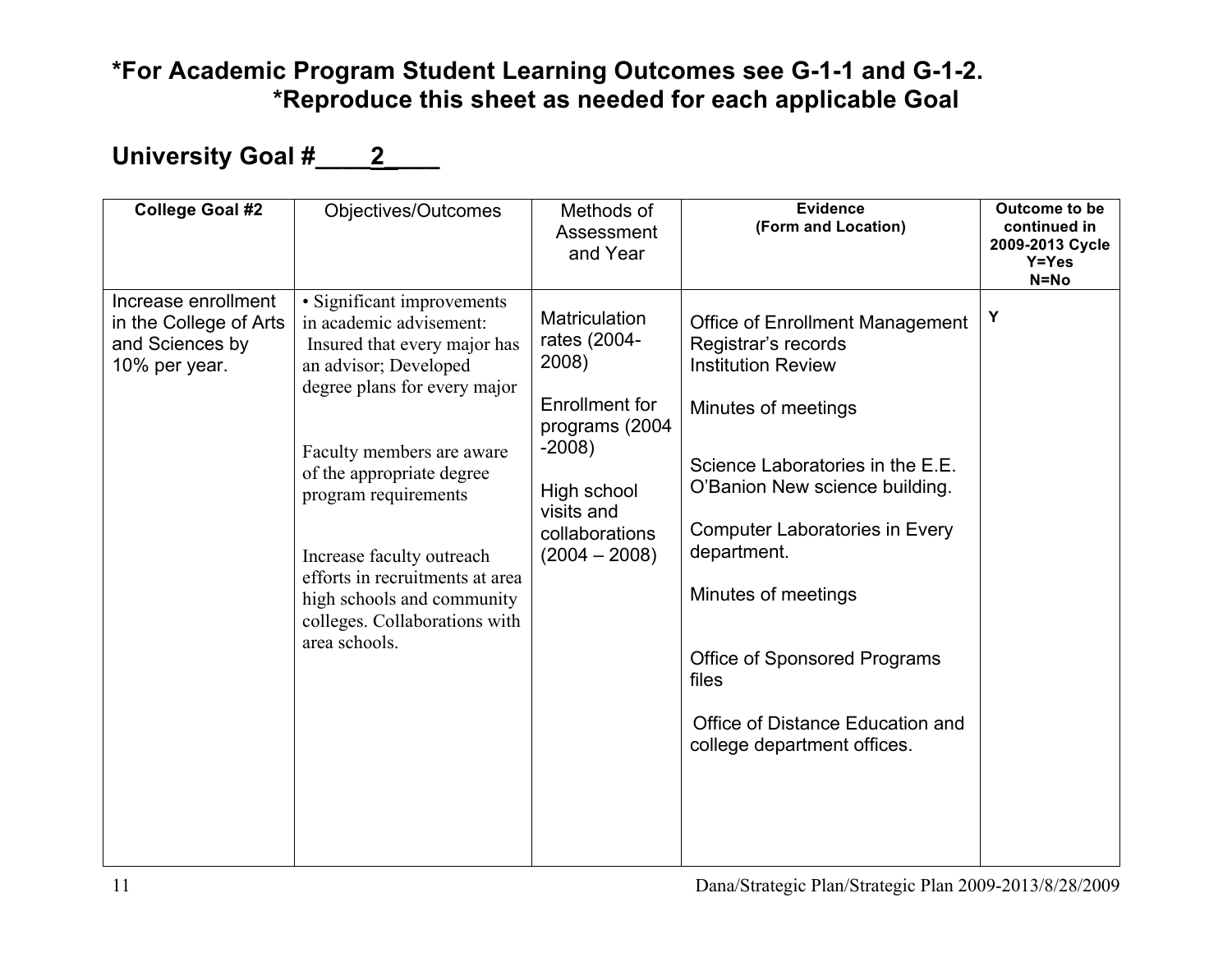| <b>Better Classroom</b><br>management and class<br>attendance records.<br>• Navy ROTC established<br>a mentor program with 27<br>high schools in Southeast<br>Texas. Over the last two<br>years Navy ROTC has<br>doubled the number of<br>scholarships awarded | Course offerings online and in<br>registrar's office<br><b>True Outcomes</b><br>http://pvamu.edu/pages |  |
|----------------------------------------------------------------------------------------------------------------------------------------------------------------------------------------------------------------------------------------------------------------|--------------------------------------------------------------------------------------------------------|--|
| • High national visibility of<br>the Marching Storm band,<br>the Symphonic band, the<br>Concert Chorale, and the<br><b>Charles Gilpin Players</b><br>increased the number of<br>applications to the<br>university                                              |                                                                                                        |  |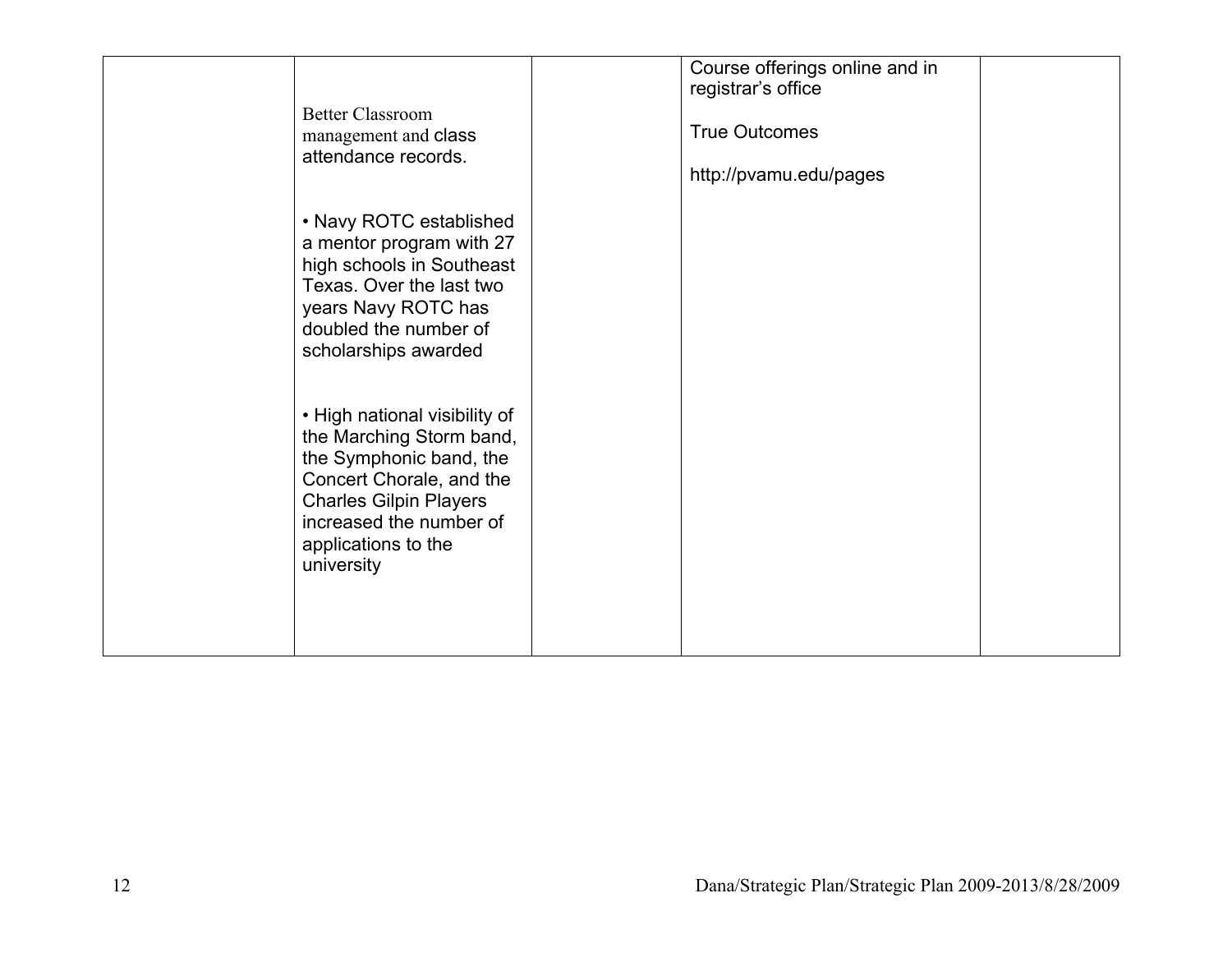| <b>College Goal #3</b>                                                                                     | <b>Objectives/Outcomes</b>                                                                             | <b>Methods of</b><br><b>Assessment</b><br>and Year                          | <b>Evidence</b><br>(Form and Location)                                                                                     | Outcome to be<br>continued in<br>2009-2013 Cycle<br>Y=Yes<br>$N = No$ |
|------------------------------------------------------------------------------------------------------------|--------------------------------------------------------------------------------------------------------|-----------------------------------------------------------------------------|----------------------------------------------------------------------------------------------------------------------------|-----------------------------------------------------------------------|
| Integrate technology<br>and communication<br>skills in the curriculum<br>of every degree<br>program in the | Implemented new state-of-<br>the-art laboratories in<br>Chemistry, Physics,<br><b>LCOM and Biology</b> | The depts, and<br>the Dean<br>reviewed the<br>design and<br>contents of the | Science Laboratories in the E.E.<br>O'Banion New science building.<br><b>Computer Laboratories in Every</b><br>department. | Y                                                                     |
| College.                                                                                                   | programs. Purchased<br>computer software for<br>enhanced learning.                                     | colleges' web<br>pages and<br>determined the<br>need for redesign           | Minutes of meetings                                                                                                        |                                                                       |
|                                                                                                            | Redesigning web pages<br>for each department                                                           | and restructure of<br>the web pages<br>$(2006 - 2008)$                      | <b>Office of Sponsored Programs</b><br>files<br>Office of Distance Education and                                           |                                                                       |
|                                                                                                            | Establish multimedia labs<br>and other technologies for<br>courses in<br>Communications                | A list of<br>approved<br>Distance<br>Education                              | college department offices.<br>Course offerings online and in<br>registrar's office                                        |                                                                       |
|                                                                                                            | Developed and offered<br>more web-based and web<br>enhanced courses in                                 | courses (2004-<br>2008)<br><b>Book</b>                                      | <b>True Outcomes</b><br>http://pvamu.edu/pages                                                                             |                                                                       |
|                                                                                                            | LCOM, Chemistry,<br>Physics, and the Division                                                          | publications<br>$(2004 - 2008)$                                             |                                                                                                                            |                                                                       |
|                                                                                                            | <b>Updated and Redesigned</b><br>web pages for all<br>departments in the<br>college.                   | Conference<br>presentations<br>Increase in # of<br>faculty with             |                                                                                                                            |                                                                       |